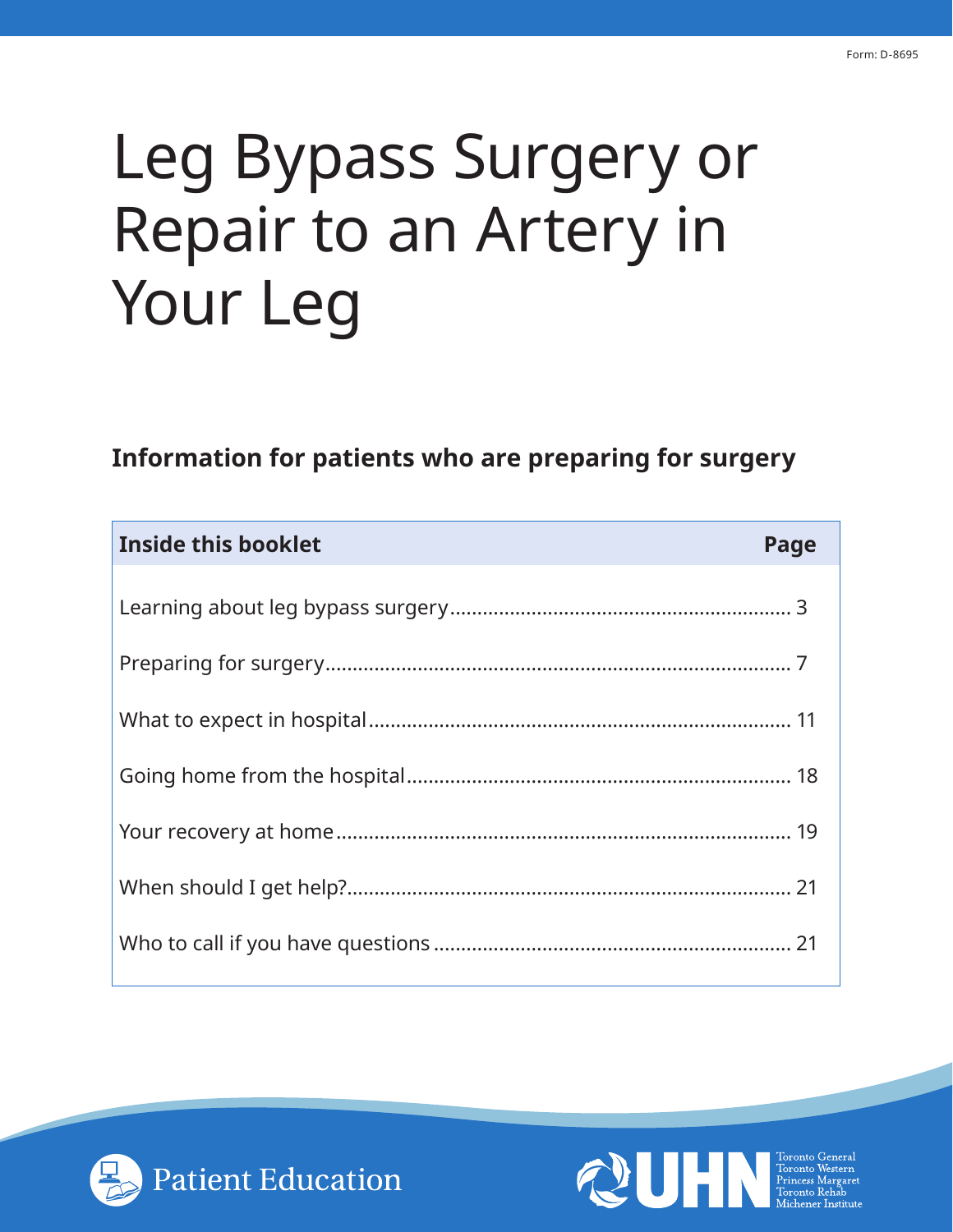| <b>Plans for your surgery</b>                        |  |  |
|------------------------------------------------------|--|--|
| Your surgery has been scheduled for:                 |  |  |
|                                                      |  |  |
|                                                      |  |  |
|                                                      |  |  |
| Your surgery is called:                              |  |  |
| $\Box$ Leg bypass                                    |  |  |
| $\Box$ Femoral Artery to Femoral Artery Bypass Graft |  |  |
| $\Box$ Femoral Artery Repair                         |  |  |
|                                                      |  |  |
| You can expect to stay in the hospital for about:    |  |  |
| $\Box$ 2 to 4 days                                   |  |  |
| $\Box$ 4 to 7 days                                   |  |  |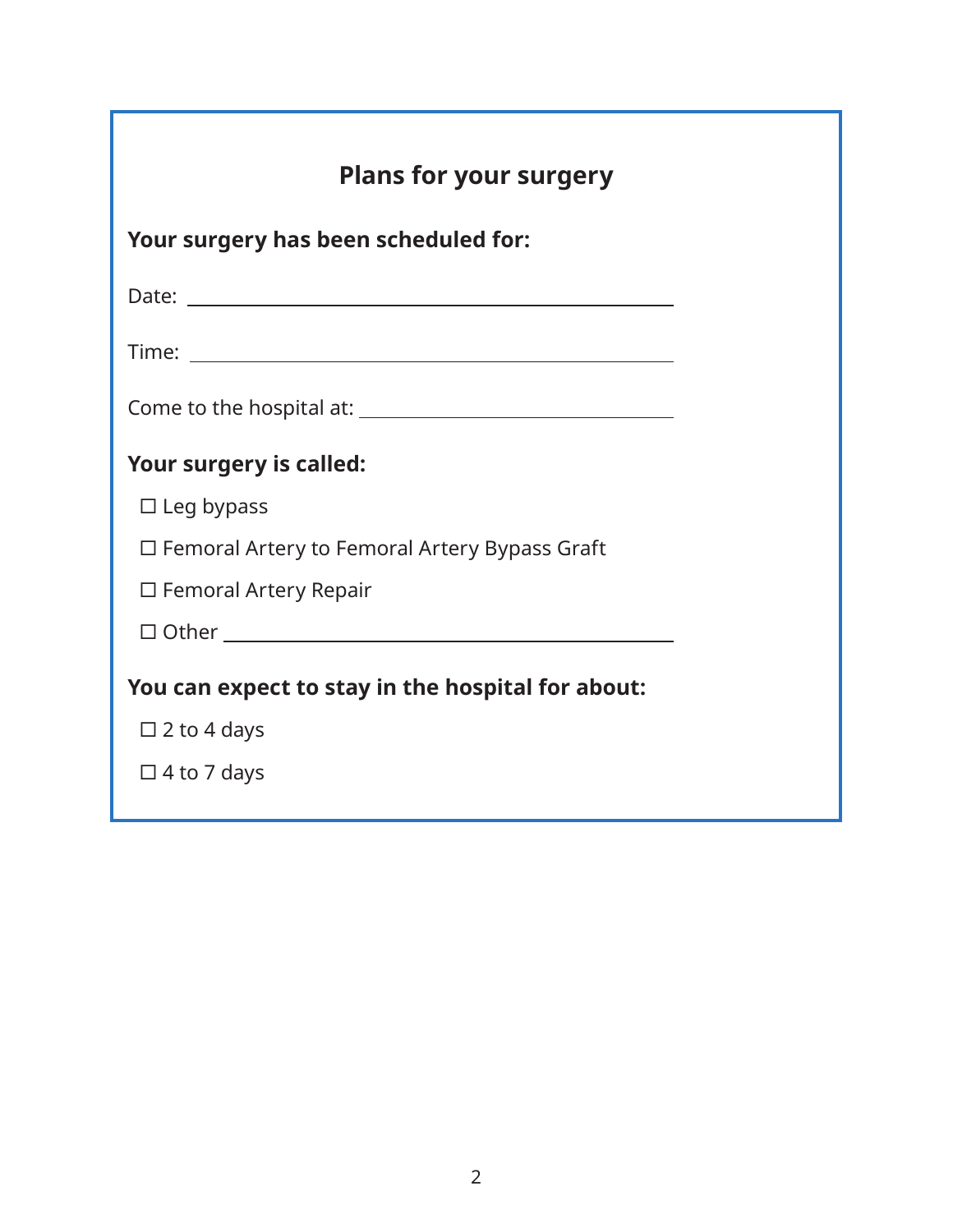# <span id="page-2-0"></span>**Learning about leg bypass surgery**

#### **Why do I need surgery?**

A large blood vessel (artery) in your leg has become narrowed or blocked so less blood and oxygen is getting to the tissues in that leg and foot.

This causes symptoms such as:

- leg muscle pain while walking (claudication)
- pain at night, especially in the feet (rest pain)
- feet and leg sores that won't heal
- dead tissue (gangrene)

**Surgery is needed to restore blood flow to your leg and foot.** Without surgery, your symptoms can become worse. Your leg may become numb or weak. You may develop infection or gangrene, and be at risk of losing your leg.

#### **Why did the artery get narrow or blocked?**

Over time, a fatty material called plaque has built up inside your arteries. This process is called **atherosclerosis** (hardening of the arteries). Blood flow slows down because plaque is in the way.

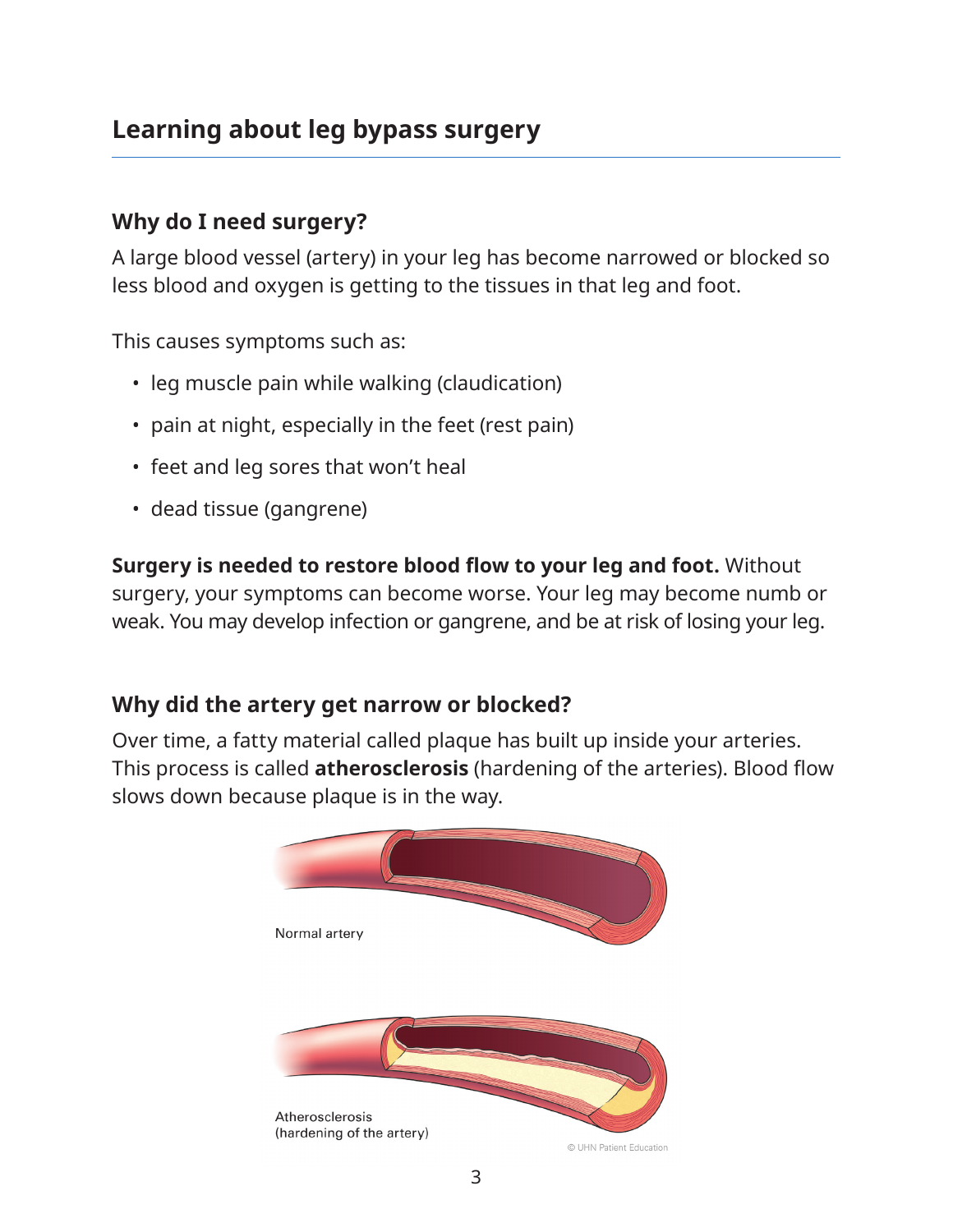### **Why did the plaque build up?**

There are risk factors that increase your chance of developing plaque over time. Eating healthy, exercising regularly, and taking medication can help lower your risk.

#### **Smoking**

Cigarettes, pipes, cigars and chewing tobacco all cause plaque build up in your arteries. The chemicals damage the inner lining of your arteries and increase your risk for atherosclerosis. If you smoke, quitting is the best thing you can do for your health.

#### **Diet**

High cholesterol contributes to plaque build up. Eating foods with less cholesterol and trans fats, and eating foods with more fibre can lower your risk.

#### **High blood pressure**

High blood pressure that is not controlled or treated is called hypertension. Hypertension puts stress on your heart, arteries and kidneys. Eating less salt, taking your medications, exercising, and relieving stress can keep your blood pressure in a healthy range.

#### **Diabetes**

If you have diabetes, you are at a higher risk for developing plaque in your arteries. High blood sugar levels can damage your heart, blood vessels, kidneys, eyes and nerves. It is important to follow the advice of your health care team about diet, treatment and medications.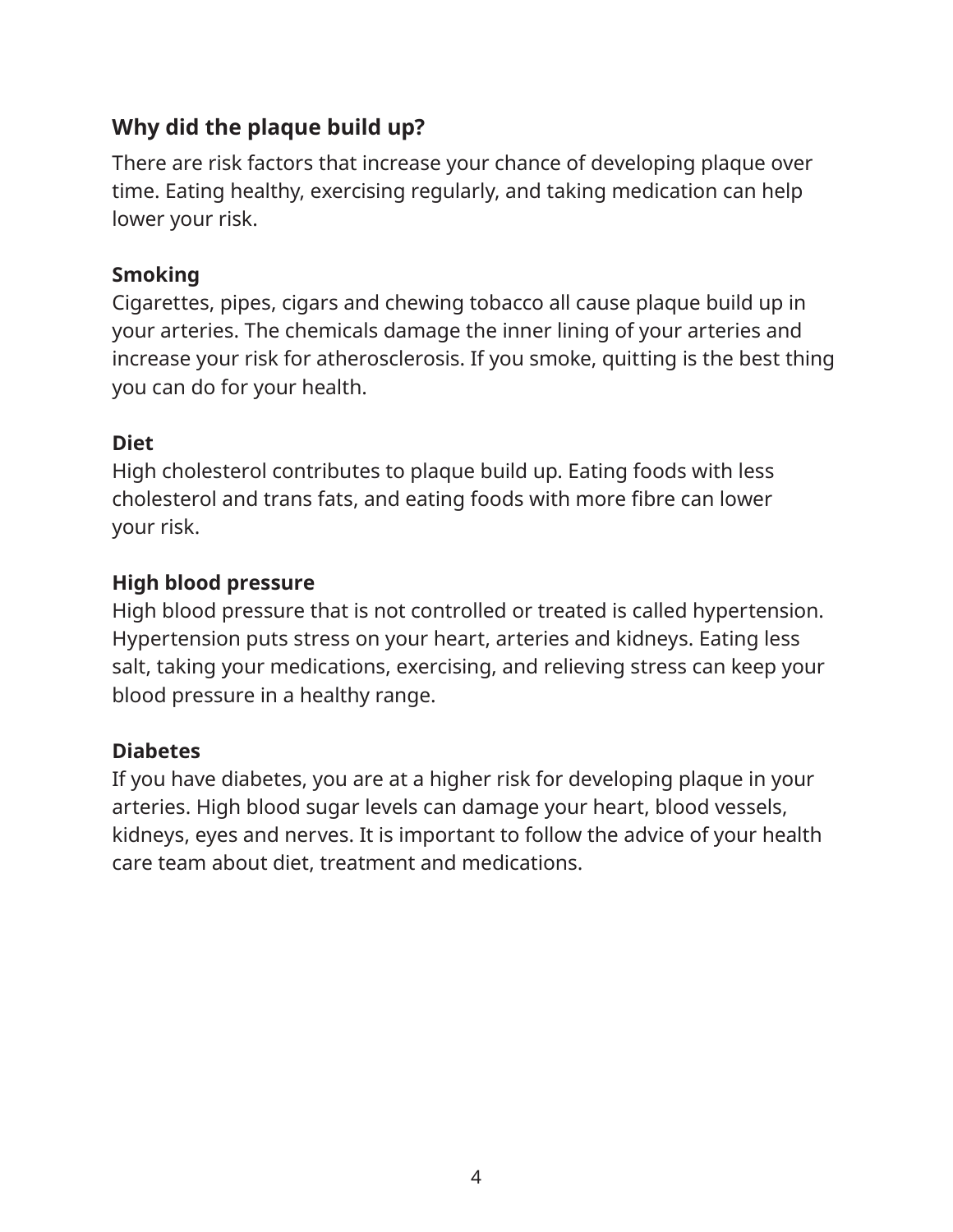#### **What types of surgery can help?**

Your femoral artery brings blood to your leg, foot and toes. Two types of surgery on this artery can help improve blood flow in the legs:

- **Repair:** A narrow or blocked artery in the leg is cleaned out or repaired to improve blood flow. Your surgeon will make a cut in your leg near the blockage in your femoral artery and carefully take the plaque off the walls. This will help your leg, foot and toes get blood. All cuts will be closed with stitches or staples.
- **Bypass:** A new tube is made to make blood go around (bypass) the narrow or blocked section of the artery.

#### **How does leg bypass surgery help?**

Leg bypass surgery creates a new tube for blood to flow to your leg and foot, bypassing (avoiding) the section of the artery that is narrow or blocked. The new tube is called a graft. A graft can be a vein from your leg or arm (if suitable) or a flexible, artificial tube.

Leg bypass surgery can be done in 2 ways:

- **Leg bypass:** An incision (cut) is made from your groin area to your knee or further down your leg. One end of the graft is attached to the artery at the top of your leg. The other end is attached to an artery in your lower leg. The blood now flows through the graft, instead of through the section of the artery that was narrow or blocked. Improving the blood flow to your foot can relieve pain and help to heal any open areas (ulcers) on your foot. This surgery usually takes 3 to 4 hours.
- **Femoro-femoral bypass:** Incisions (cuts) are made in your groin area.

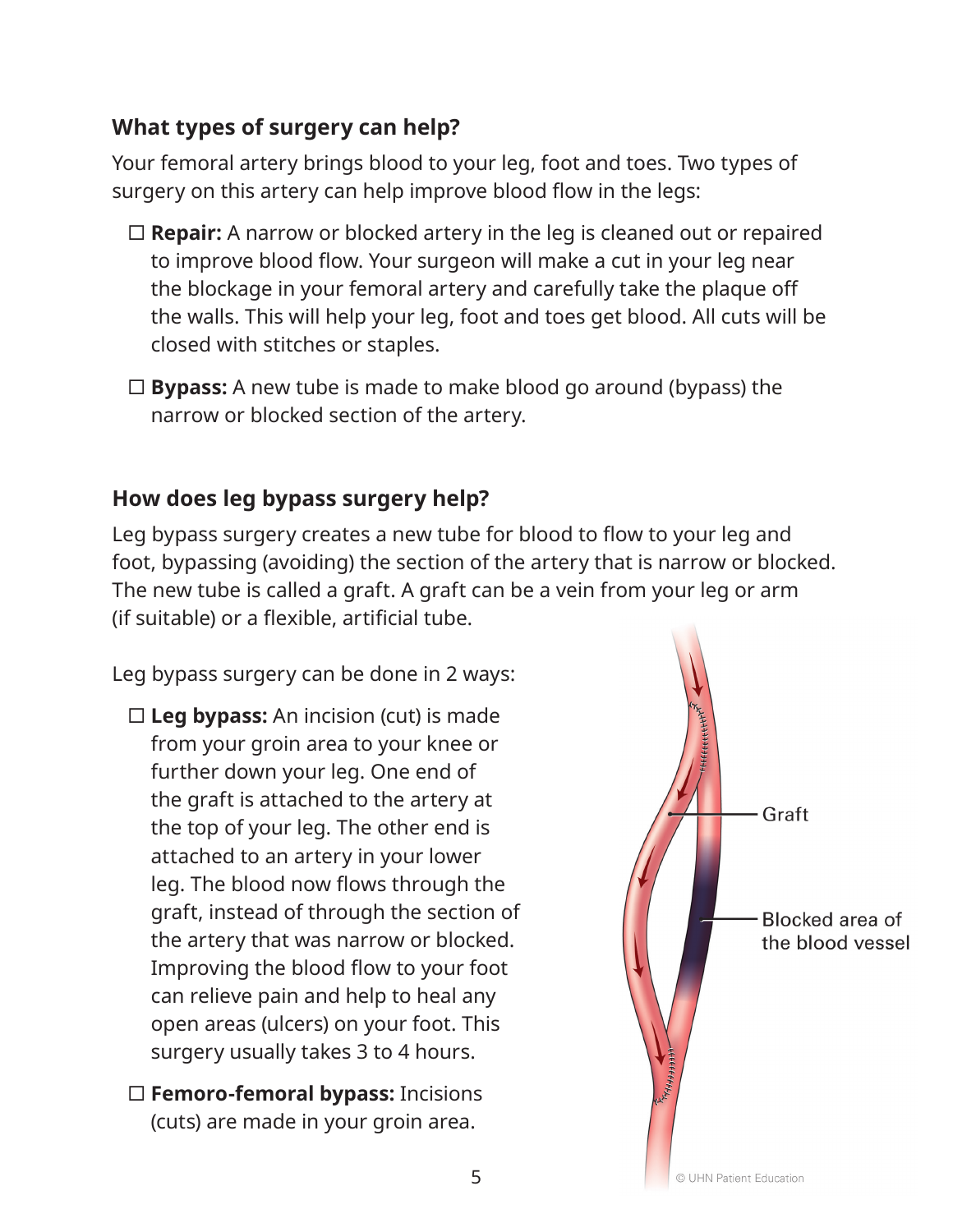One end of the graft is attached to the main artery in your good leg. The other end is attached to the main artery in your bad leg. The blood now flows through the graft from your good leg to your bad leg, bypassing the blocked section of the artery. The artery in your good leg will supply blood to both legs.

#### **How does the surgeon decide which surgery I need?**

To decide what type of surgery is best for you, your surgeon will:

- Assess your symptoms
- Do a physical examination
- Review your medical history
- Review the results of your tests

#### **What tests will I have?**

Your tests may include:

- A leg ultrasound test called a Doppler. It measures blood flow in the legs compared to the arms.
- Imaging tests to map the blood flow, locate narrow or blocked arteries, and assess the vein that may be used as a graft.

For example, a CT scan. In some tests, a dye is injected to make it easier to see your blood vessels in the images.

- Blood tests
- Tests to make sure your heart is strong enough to have surgery

#### **When will I have surgery?**

Your surgeon will explain the surgery that is recommended for you and discuss the risks and benefits. If there is anything you do not understand or you need more information, please ask your surgeon.

If you decide to have surgery, you will sign a consent form. Then, the surgeon's office will schedule:

- $\checkmark$  Your surgery
- $\checkmark$  Your visit to the Pre-Admission Clinic to help you prepare for surgery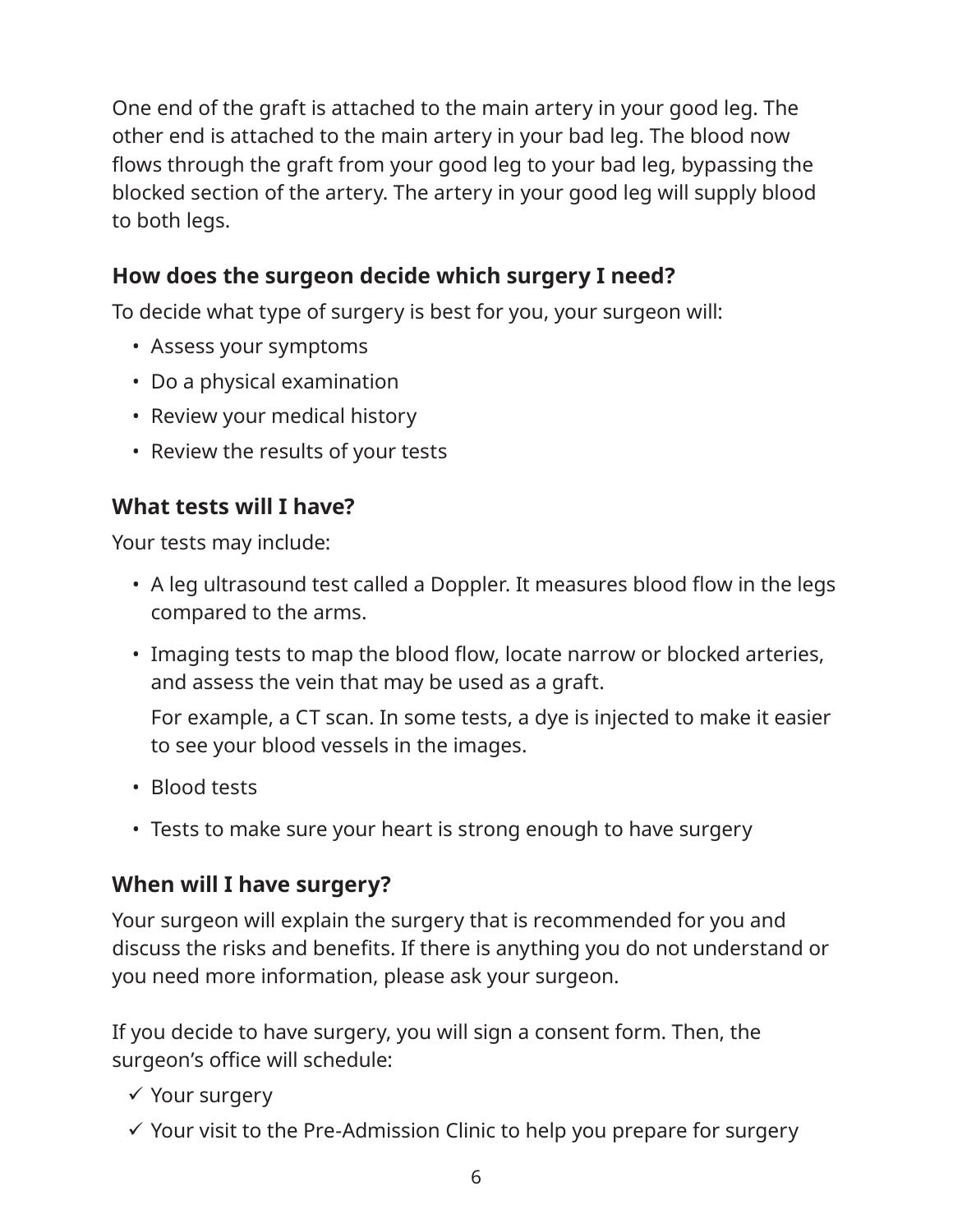<span id="page-6-0"></span>You will have an appointment at the Pre-Admission Clinic within 2 weeks before your surgery. **This visit is very important to assess your health and help you prepare for your surgery and recovery.** 

Depending on your needs, this visit may take from 3 hours to the entire day. If possible, bring someone with you to help you remember information and ask questions.

**Unless you are given other instructions, you must come to your Pre-Admission Clinic visit or your surgery will be canceled.**

#### **What should I bring to my Pre-Admission Clinic visit?**

Please bring:

- Your Ontario Health Card (OHIP card)
- Any other medical insurance information you need for your hospital stay
- All medications you are taking, in their original bottles. This includes prescription medications, and the medication, supplements, herbs and natural products that you buy without a prescription.
- A copy of your power of attorney for personal care and/or advanced directives

**On the day of your Pre-Admission visit, take your medications and eat as usual, unless you were given other instructions.**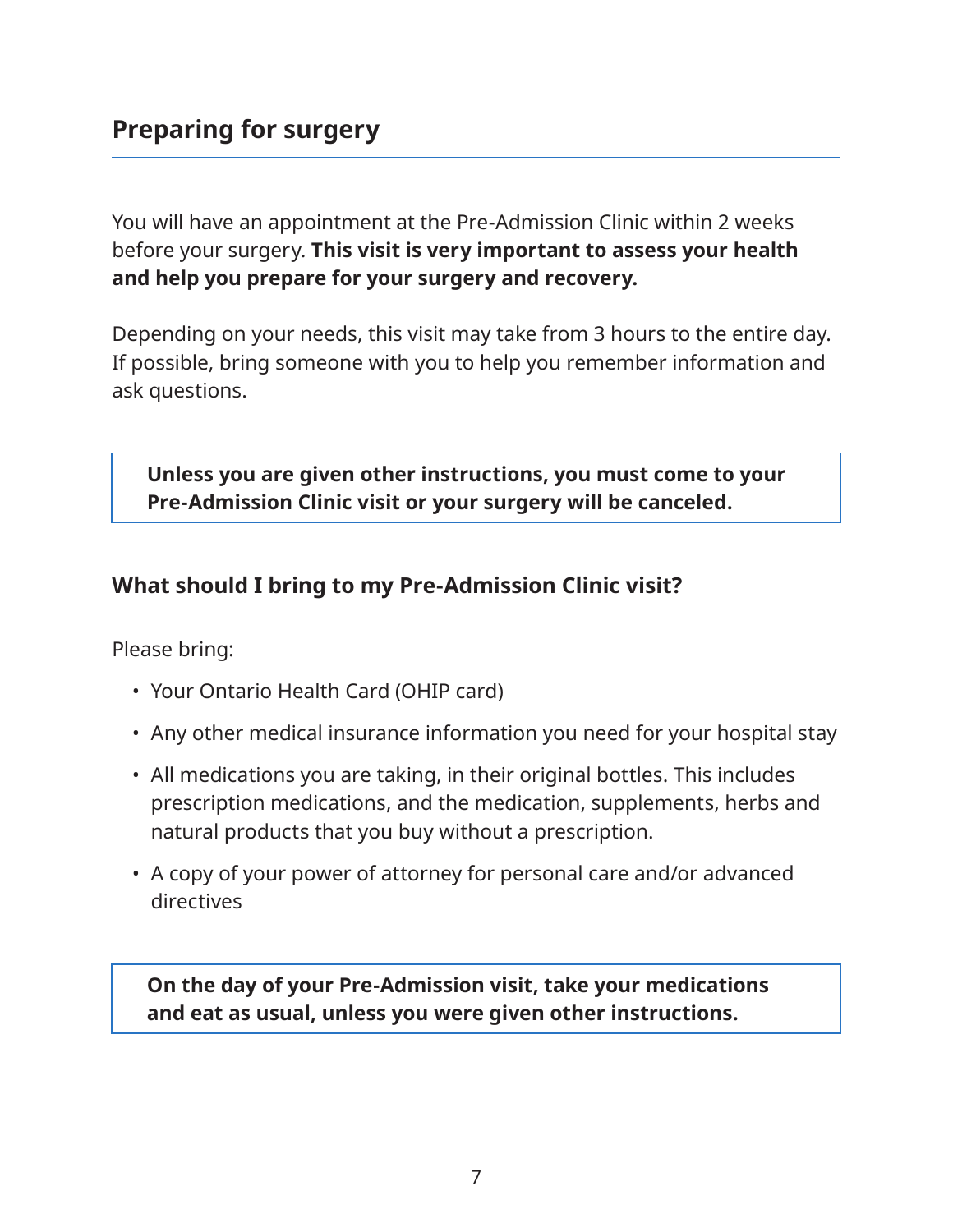#### **What happens at my Pre-Admission Clinic visit?**

During this visit:

- You will fill out the paperwork for admission to the hospital.
- You will have tests, including blood tests, a chest x-ray, and an electrocardiogram (ECG) to check your heart.
- A nurse will ask you questions about your health and help you prepare for surgery and recovery at home. You will learn how to do deep breathing and coughing exercises that keep your lungs clear and prevent infection (such as pneumonia) after surgery.
- **• The nurse will tell you when to stop eating and drinking before surgery.** The general rule is nothing to eat after midnight before surgery. You can drink water or apple juice up to 5 hours before surgery. Do not drink alcohol for 24 hours before your surgery. For surgery to be done safely, your stomach must be empty.
- The anesthetist will examine you and discuss what type of anesthetic and pain relief you will be given.
- A nurse or pharmacist will review your medications. They will tell you which medications to stop before surgery, and which to take on the morning of your surgery with a sip of water.

#### **How can I prepare for surgery at home?**

- Make or buy extra meals and freeze them for after your surgery.
- Arrange for someone look after your family and pets while you are in the hospital.
- Arrange for someone to pick you up at the hospital on the day you expect to go home.
- Arrange for help at home during the first few weeks of your recovery. You may need help with groceries, cooking, laundry, cleaning and rides to medical appointments.
- If you smoke, it is important to stop. See the next page for the benefits of quitting smoking before surgery.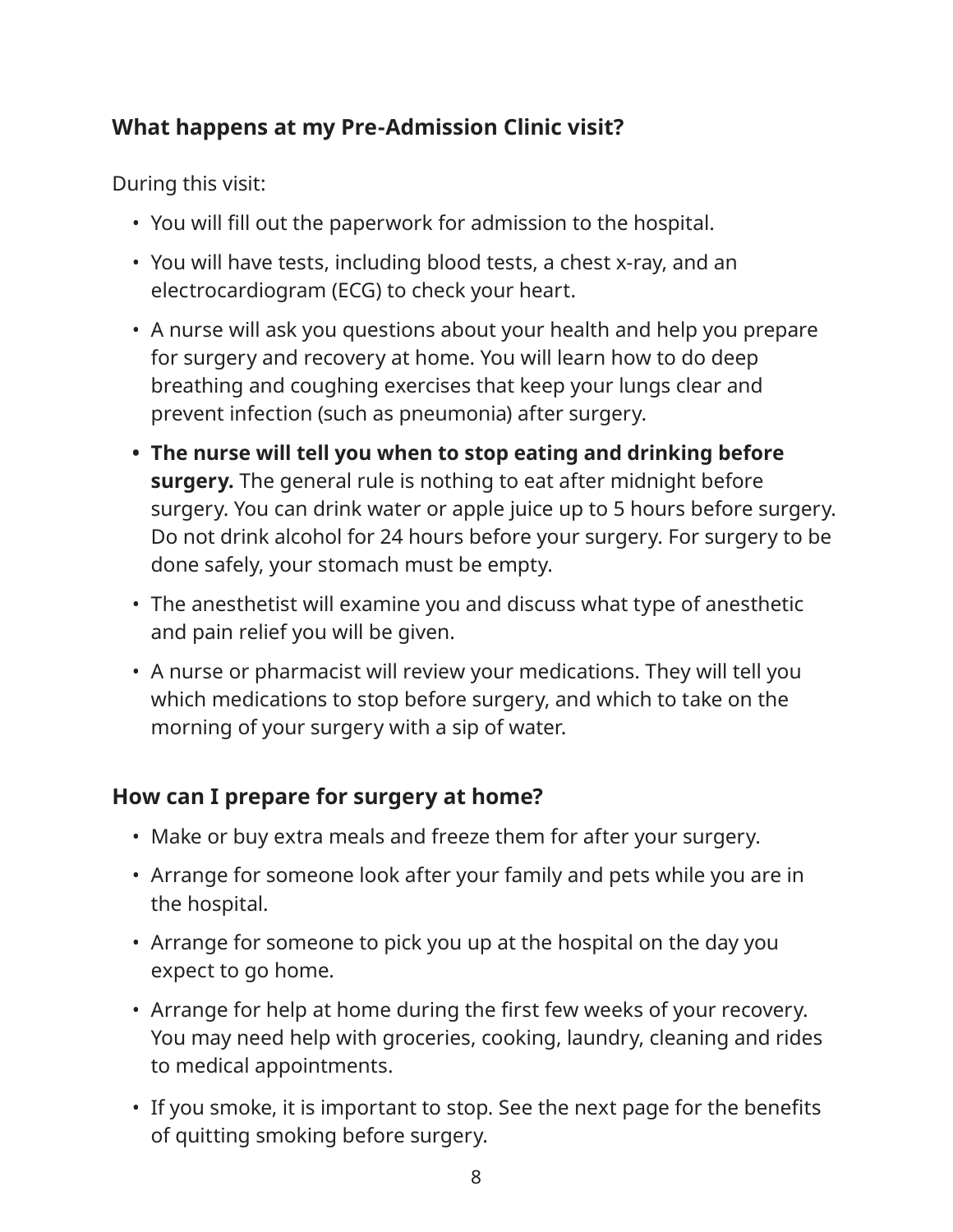# **Stop smoking – for safer surgery, a faster recovery and better health**  Smoking harms your body. Smokers often have more heart and breathing problems after surgery. **If you quit smoking before your surgery, you may have fewer heart and breathing problems, and heal faster after surgery.**  It is hard to quit smoking, but help is available! Talk to your doctor about programs and products that can help you quit. Visit Smoking Cessation at UHN for helpful information and resources. **Time to be smoke free!**

# **What should I bring to the hospital?**

Please bring:

- Your Ontario Health Card (OHIP card)
- Any other medical insurance information you need for your hospital stay
- All medications you are taking, in their original bottles. This includes prescription medications, and the medication, supplements, herbs and natural products that you buy without a prescription.
- Enough comfortable clothes for several days and non-slip shoes or slippers
- Personal care items such as toothbrush, toothpaste, soap and deodorant

**You are responsible for your belongings. Please do not bring jewelry or anything valuable.**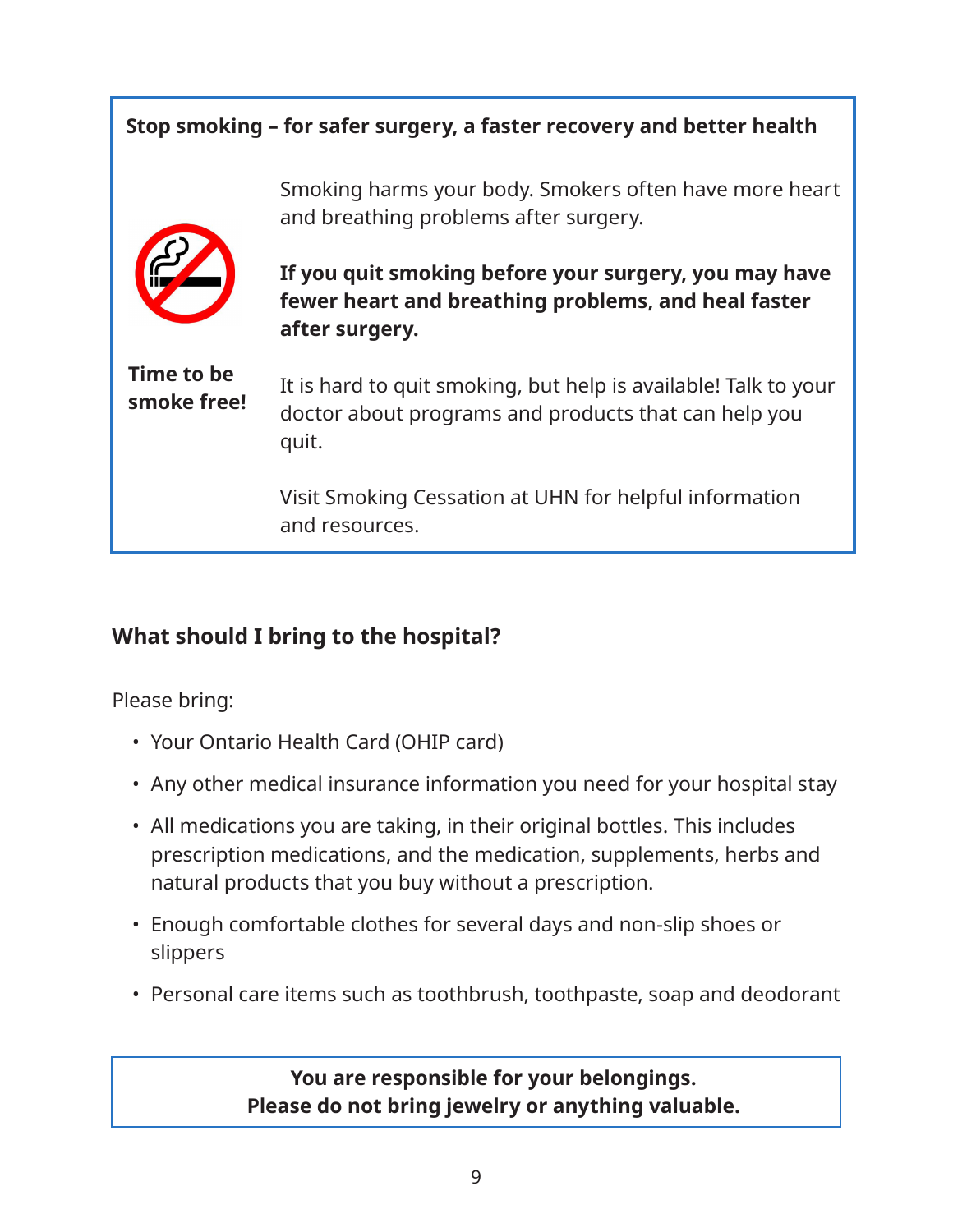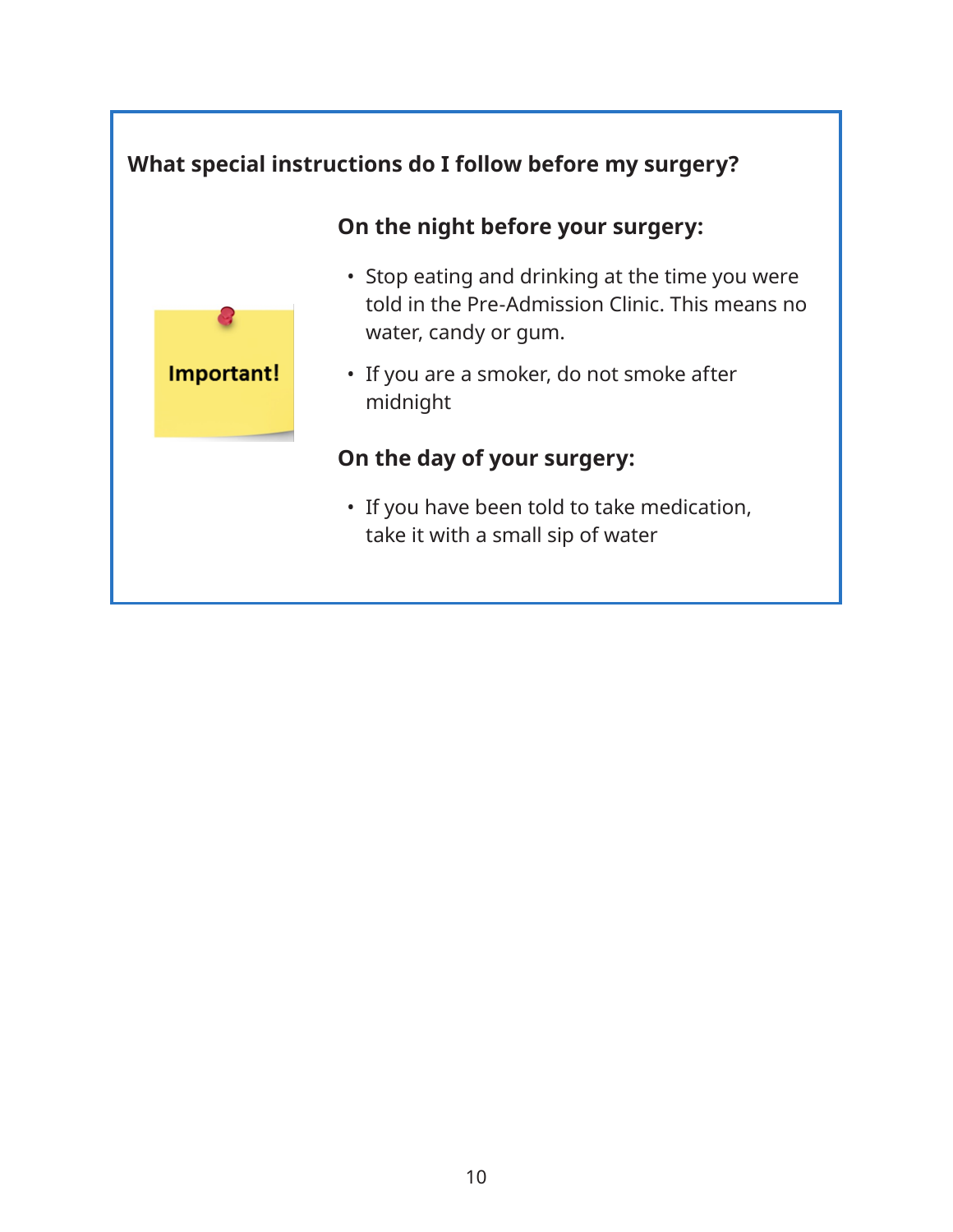# <span id="page-10-0"></span>**What to expect in hospital**

#### **Where will I go on the day of my surgery?**

Please arrive 2 hours before your surgery. Take the Eaton or Munk Elevators and go to:

#### **Surgical Admission Unit**  Peter Munk Cardiac Centre – 2nd floor

#### **What happens before surgery?**

When you arrive at the Surgical Admission Unit : A team of surgical nurses will help you get ready for your surgery

- You will change into a hospital gown
- An intravenous (IV) will be started in your arm. The IV is used to give you fluids and medication during and after surgery.
- You wait in an area called the Holding Area
- When it is time for your surgery, you will go to the operating room

**Please** note!

**To provide safe care, we will ask the same questions many times, such as your name, what type of surgery you are having, and the name of your surgeon.**

#### **Can the time for my surgery change?**

Yes. We do our best to do your surgery at the scheduled time. But, we may need to reschedule your surgery if other emergencies come up. If this happens we will tell you as soon as possible.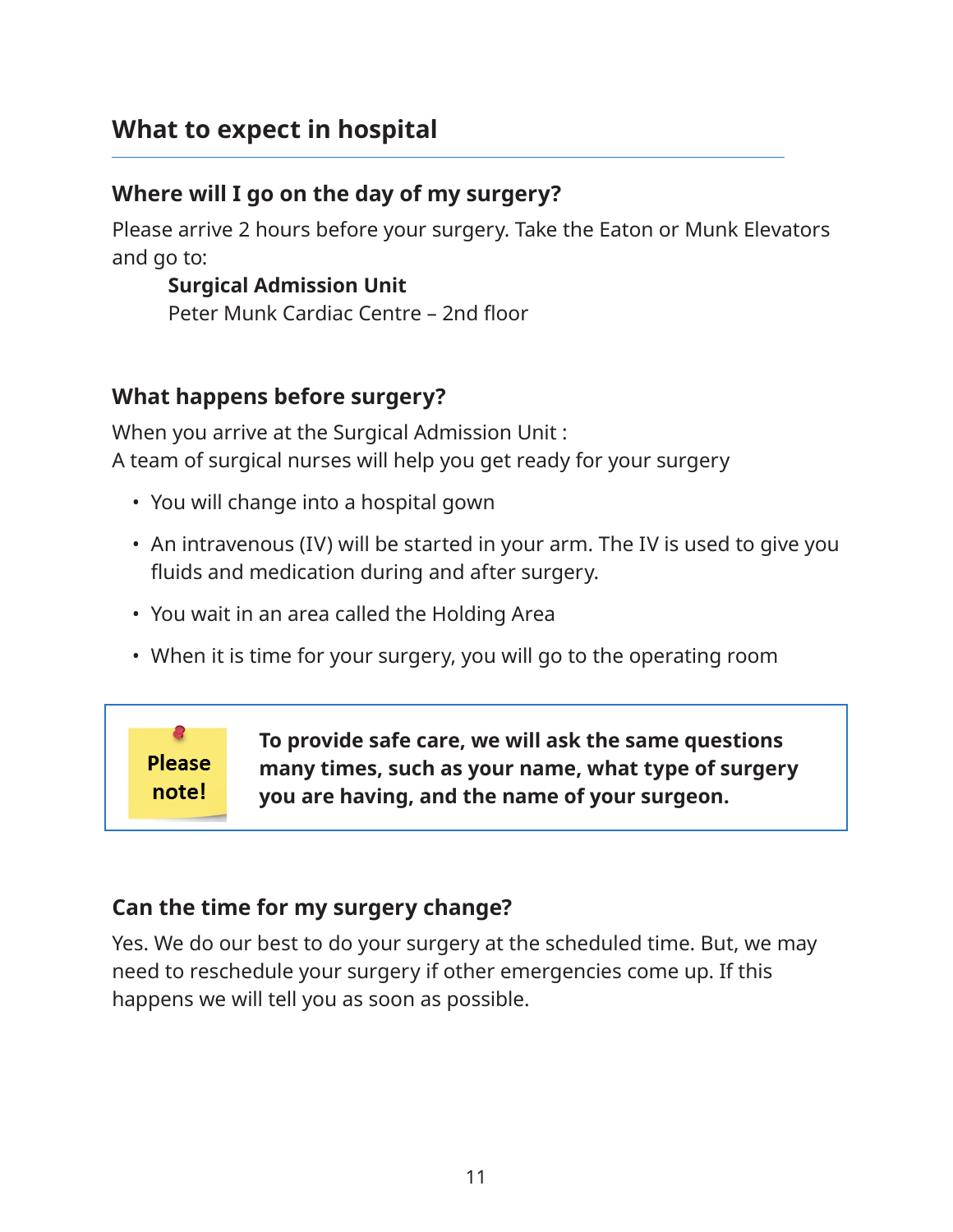#### **Where can my family wait while I am in surgery?**

Your family can wait in the surgical waiting room. Take the Munk elevators to the 3rd floor of the Peter Munk Building. The volunteer on duty can let your family know when your surgery is over.

Your surgeon will speak to your family when the surgery is done. If your family will not be in the waiting room, tell your surgeon's office how to reach them.

#### **What happens during surgery?**

In the operating room:

- The surgical team helps you move onto the operating table and get comfortable. They will connect monitors, clean your skin and cover your body with drapes.
- The anesthetist gives you an anesthetic so you will not feel any pain.
- A thin, flexible tube called a catheter may be put into your bladder to drain the urine.

The surgery is done through small cuts (incisions) in your groin and leg. The length of your surgery depends on what type of repair or bypass you are having.

When the repair or bypass is done, the surgeon will check that you have good blood flow to your lower leg and close the incisions.

#### **What happens after surgery?**

You will go to the **Post Anesthetic Care Unit** (recovery room) where the nurses will care for you until you wake up.

When you are ready, you will go to the step-down unit in the **Cardiovascular Intensive Care Unit (CVICU) on the 2nd floor.**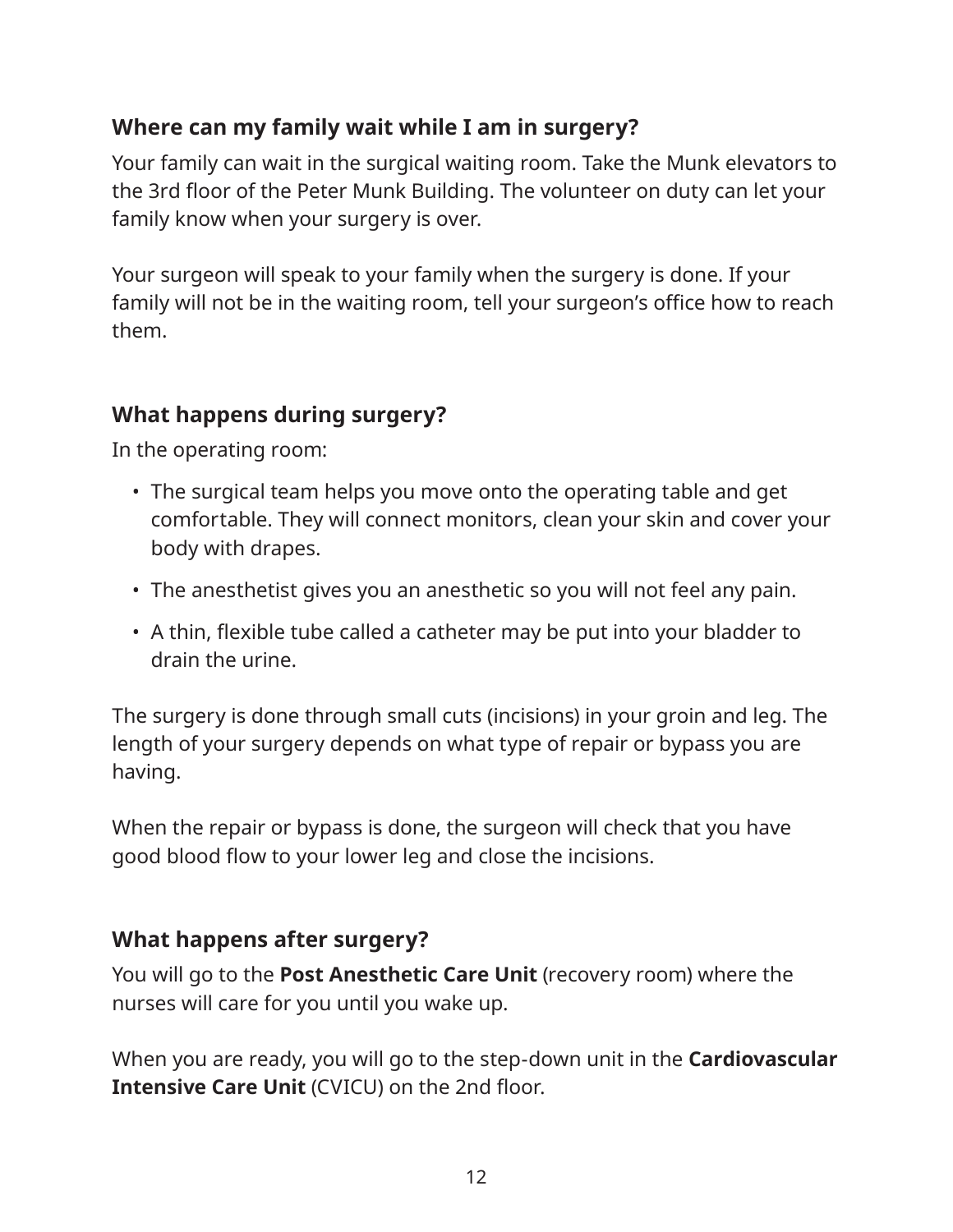In the CVICU:

- You will be attached to a heart monitor to check your heart beat
- You may have an oxygen mask over your nose and mouth
- The nurse will check your heart rate, blood pressure, breathing, and measure the urine from your catheter
- The nurse will check the pulses and blood flow in your legs
- The nurse will give you medication to control pain and keep you comfortable
- Your family can visit, 1 or 2 at a time

After a day of intensive care, you will go to the **Vascular Ward** on the 4th floor for the rest of your hospital stay.



**Cardiovascular Intensive Care Unit (CVICU): 416 340 3550**

**Vascular Ward: 416 340 4208**

# **What can I expect on the Ward?**

#### **Your care**

Your vascular team will see you early each morning. This team includes doctors, nurse practitioners and physician assistant. Please talk to them about any concerns or questions you may have.

The team will ask how you are feeling and check:

- The pulses, colour, warmth of your leg, to make sure the blood flow is good
- The pain, feeling and movement of your leg
- Your incision to see that it is healing well

For the next 1 or 2 days:

- You will get fluids and medications through your IV
- You may have small tubes in your nose to give your oxygen
- Your catheter will drain urine from your bladder
- A bandage will cover your incision until it is dry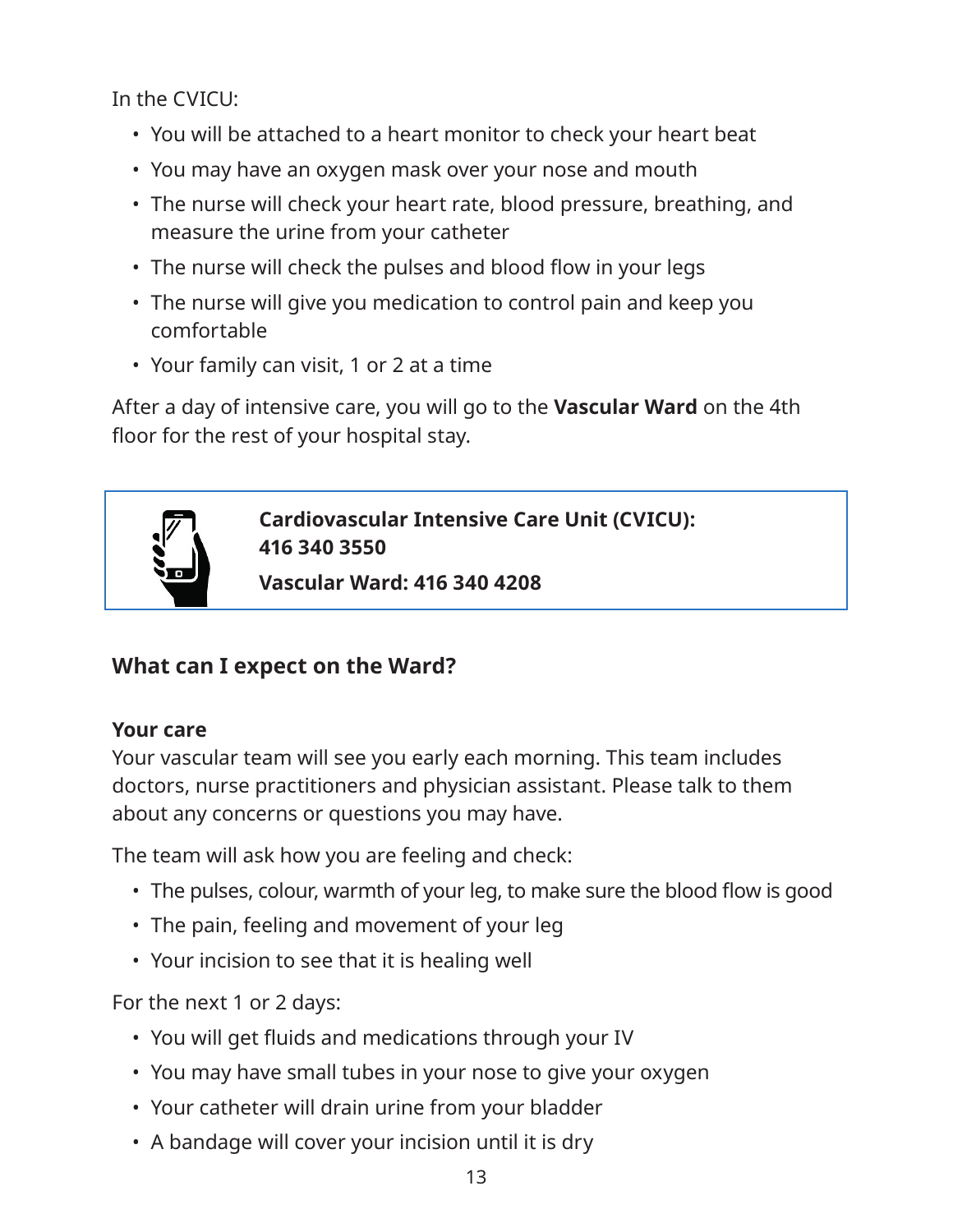#### **Movement and exercises**

Continue to do your deep breathing and coughing exercises to clear your lungs of mucus. This helps to prevent pneumonia.

#### **It is important to move your legs and walk as soon as you can. This keeps the blood flowing in your legs.**

A physiotherapist may visit each day to help you start moving and get ready to walk. First, you will sit at the side of the bed and "dangle" your legs.

Next, you will walk a few steps with help. You will gradually increase your activity until you can walk on your own. As you get stronger, you will spend more time out of bed, walking short distances.



#### **Eating and drinking**

You can expect to drink the evening after your surgery and resume your regular diet the next day. It is normal to not feel hungry. Try to eat a little at each meal. Your body needs healthy food to heal and recover after surgery.

#### **Taking a shower or bath**

You can have a shower 2 or 3 days after surgery. Gently wash your incision with soap and water. Rinse well and pat dry with a clean towel.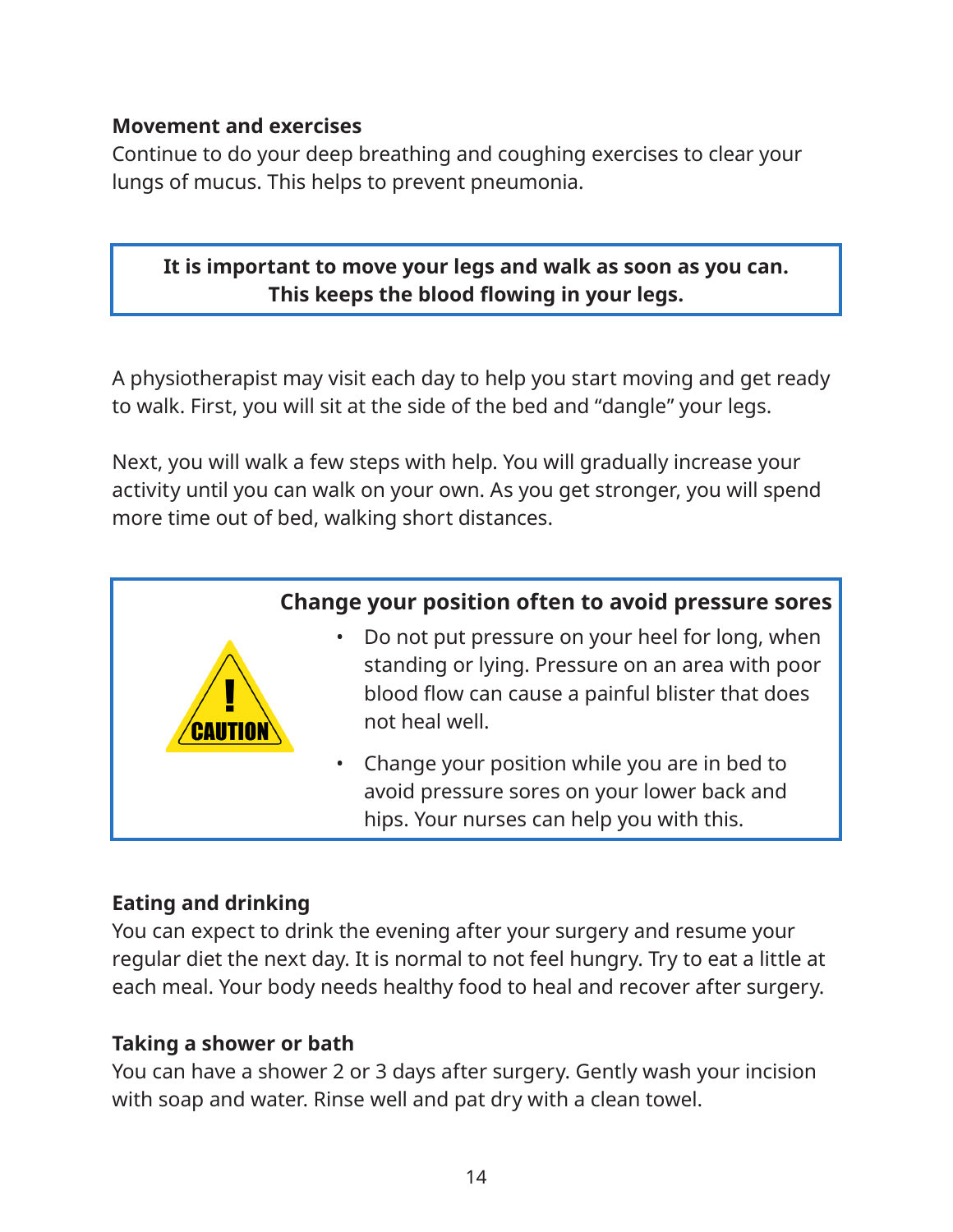It is best to have a bath when your incisions have healed. At your follow-up appointment, ask your surgeon when you can have a bath.

#### **How can I manage my pain?**

#### **Everyone feels pain and discomfort differently after surgery. We will work with you to manage your pain.**

You will have some pain and discomfort after surgery. We will ask you to rate your pain on a scale of 0 to 10 (0 means you have no pain and 10 means that you have the worst pain possible). This number helps us understand how much pain you are having and how well the pain medication is working.



You will have medication to control your pain.

- You can expect to need pain medication every 3 to 4 hours for the first few days after surgery.
- Take your pain medication regularly. This is the best way to control pain. You need to feel comfortable enough to walk, do your breathing and coughing exercises and other activities. These activities help you recover.
- As you heal, you will feel less pain and will not need the medication as often.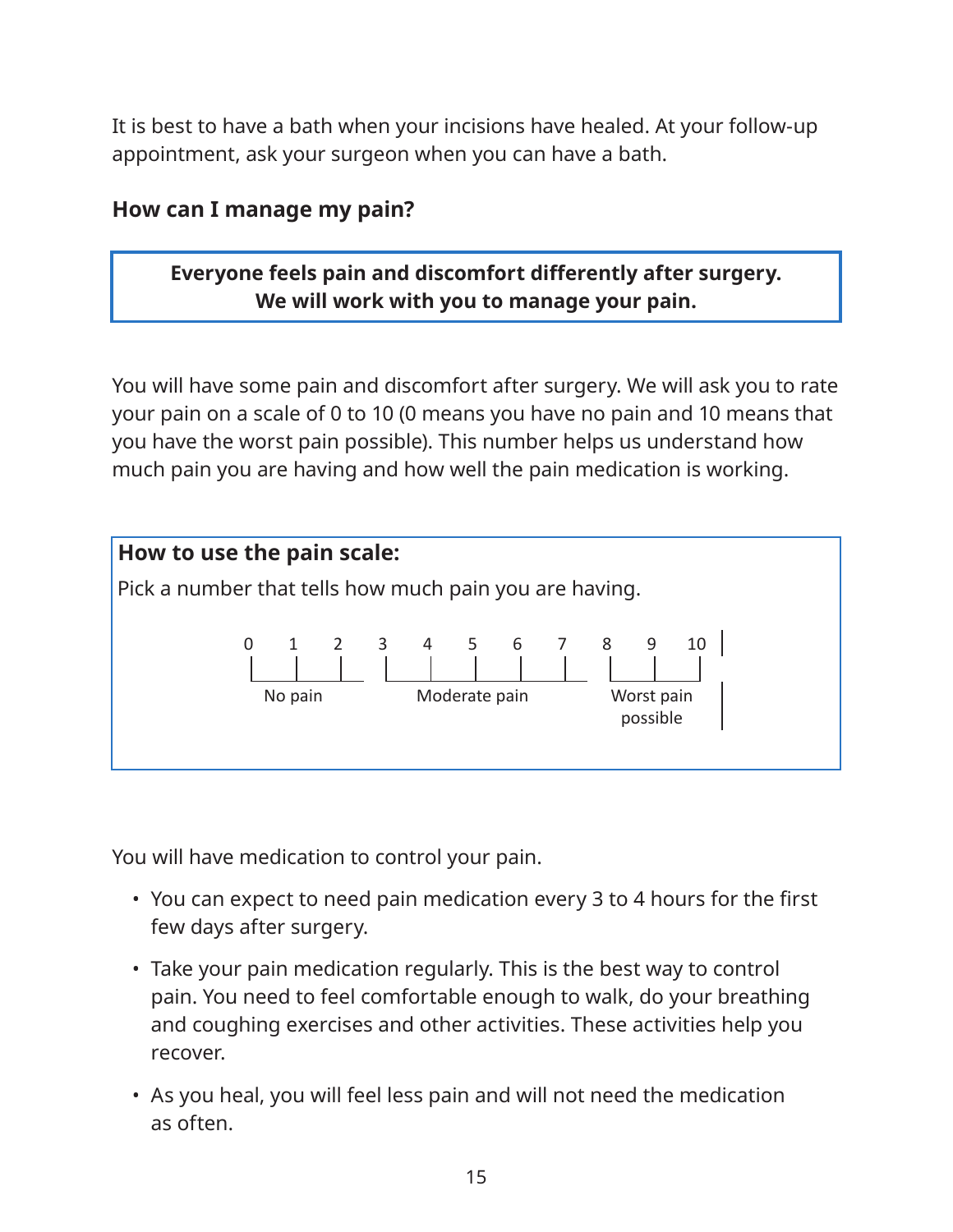Pain medication can be given in different ways.

#### **Intravenous (IV) Patient Controlled Analgesic or PCA**

A PCA pump delivers pain medication through your IV when you press a button. Only you should press the button.

Press the button:

- when you start to feel pain
- before you do something that brings on pain
- before you do deep breathing and coughing exercises
- before you start to move or turn

You should feel the effects of the medication within 2 to 3 minutes. If you do not feel any pain relief, tell your nurse.

The pump is set to give you a certain amount of medication every 4 hours. To make sure you cannot get too much medication, the PCA pump has a safety timer called a lockout. If you press the button during the lockout time, you will not get more medication.

#### **Intravenous (IV) medication**

Your nurse can give you pain medication through your IV. Tell your nurse when you have pain. Do not wait for the pain to get worse.

After you get pain medication, tell the nurse if it helped relieve your pain.

#### **Medication by mouth**

When you are drinking well, you may be given pain medication tablets to swallow. Tell your nurse when you have pain. Do not wait for the pain to get worse.

After you get pain medication, tell the nurse if it helped relieve your pain.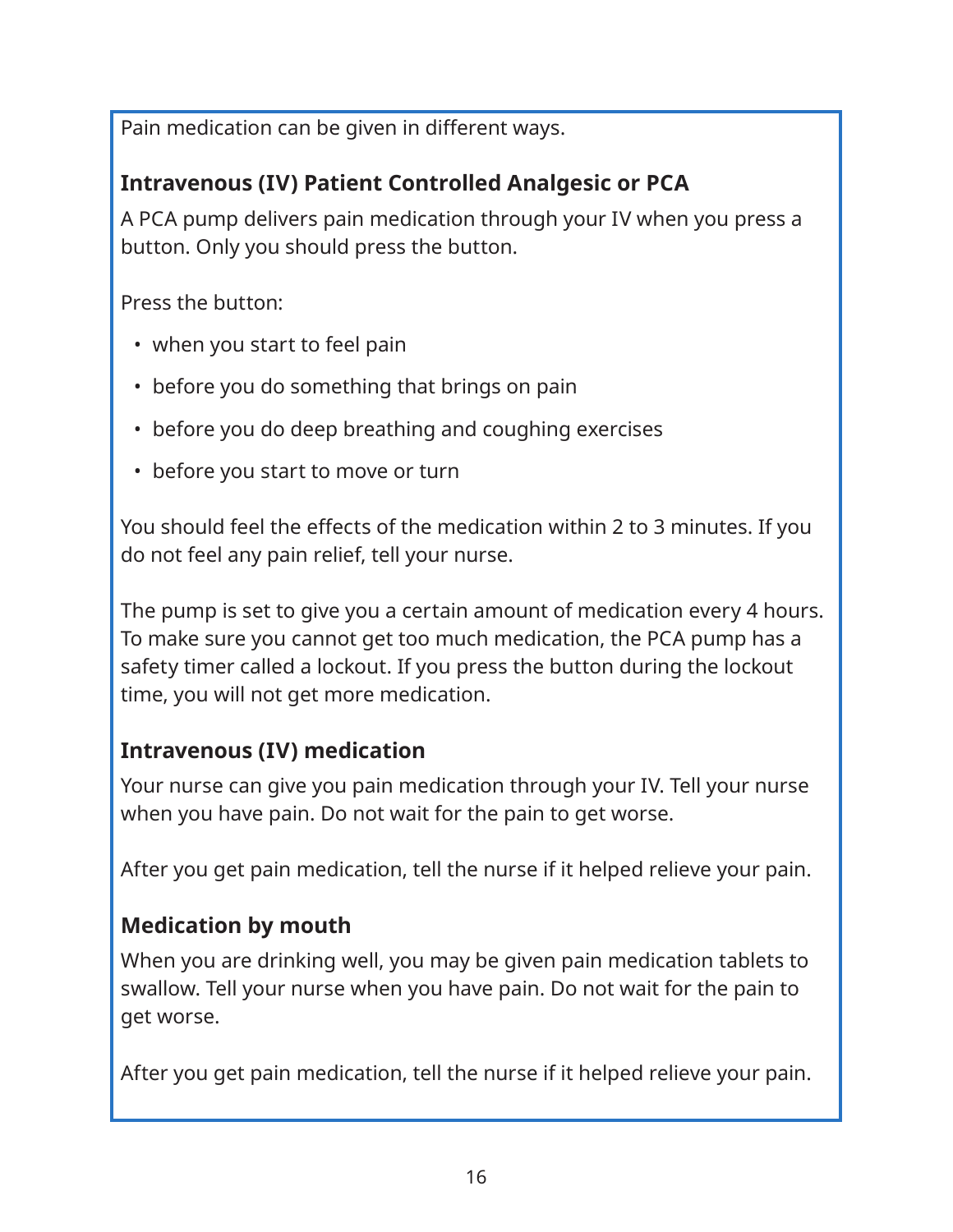#### **How long will I stay in the hospital?**

How long you stay in hospital will depend on the type of surgery you had and how well you are recovering. The vascular team will discuss your recovery each day and help you prepare to go home.

# **What will happen before I leave the hospital?**

During your hospital stay, the health care team will teach you how to care for yourself. Before you go home, you should know:

- how to take care of your incisions
- what exercises to do
- how to manage your pain
- when you can drive, return to work and resume your usual activities, such as housework, gardening, exercise and sex
- what warning signs to watch for and when to call the doctor

Your nurse, nurse practitioner or pharmacist will review your medications. Some may have changed during your hospital stay. You will get a prescription for medications that are new or changed.

If you need care or services at home or in your community, the health care team will make these arrangements before you go home.

The team will tell you what day you are going home. This is called your day of discharge. You will usually know a day or two before.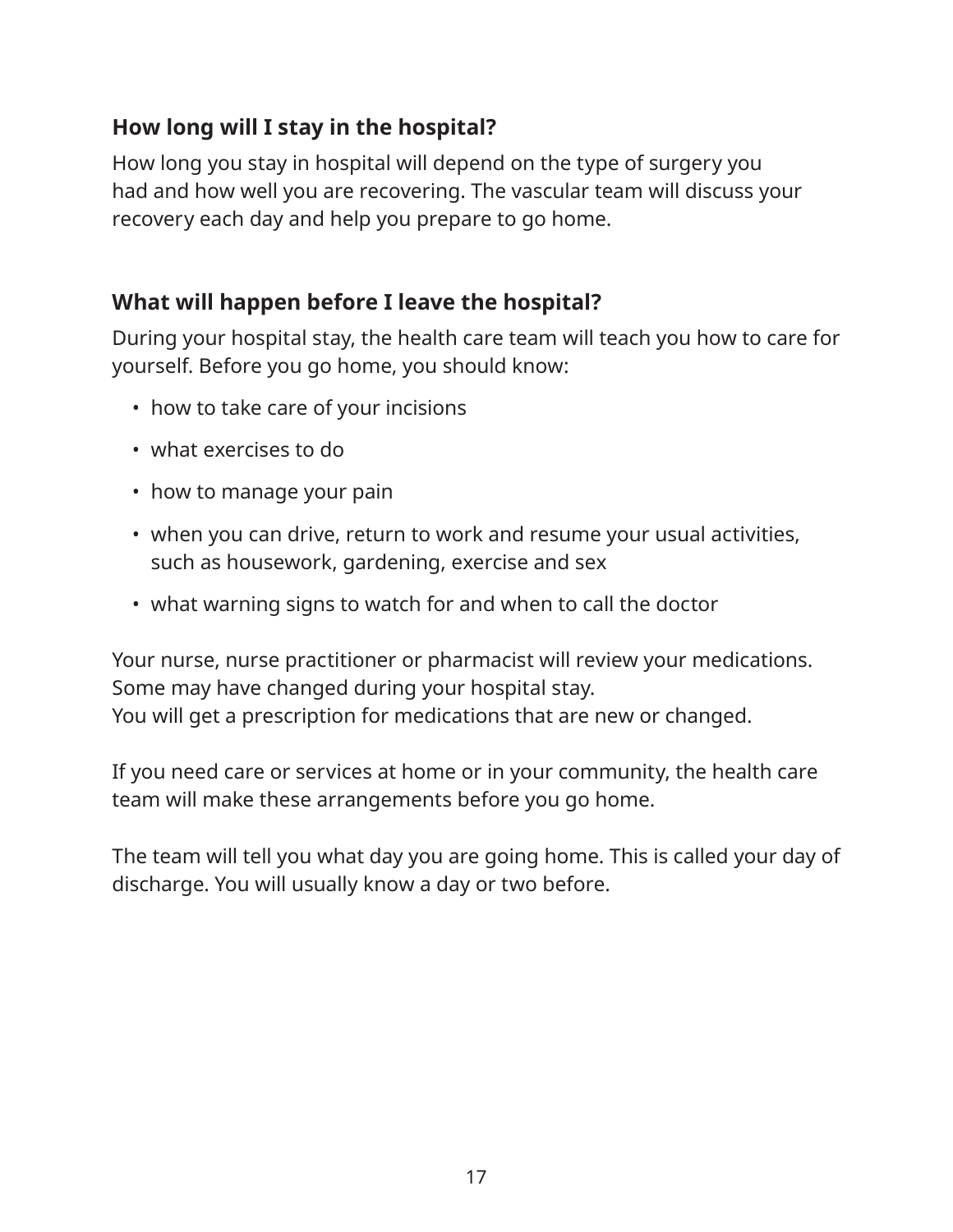# <span id="page-17-0"></span>**Going home from the hospital**

You will go home by 11:00 am on your day of discharge. Please arrange for your ride to pick you up by this time.

The vascular team will give you a **discharge letter** to take home. This letter is for you and your family doctor. It contains important information, including:

- details of your hospital stay
- test results
- treatments you received
- changes to your medication
- follow-up instructions

You will be given a **follow-up appointment** with your vascular surgeon. This is usually 2 weeks after surgery.

Take your prescription to any pharmacy on your way home.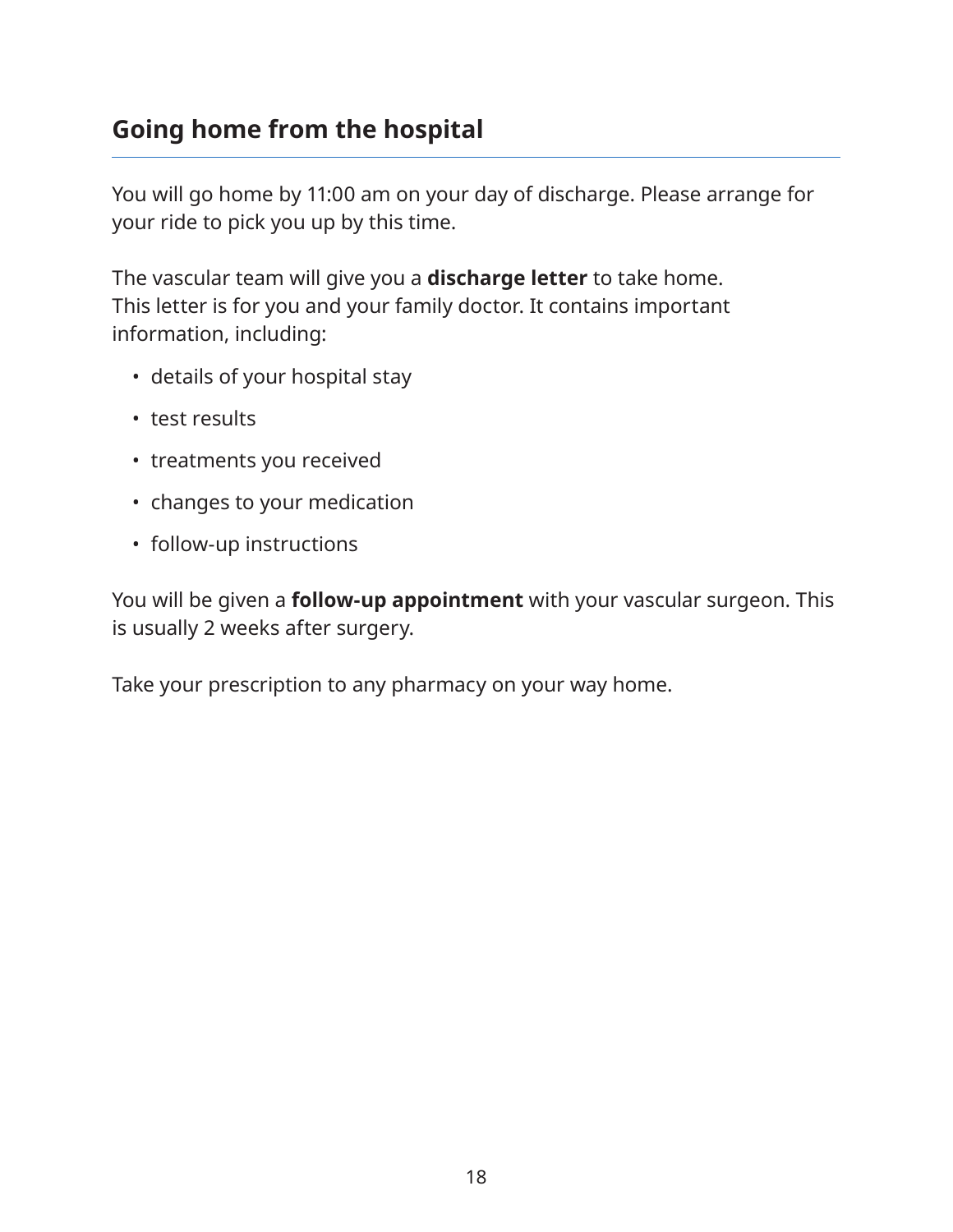# <span id="page-18-0"></span>**Your recovery at home**

You will continue to recover at home over the next few weeks to months. How long it takes to fully recover will depend on your age, health and the type of surgery you had.

There are many things you can do to help your recovery. If you have any questions, write them down so you can ask them at your follow-up appointment.

#### **Activity and exercise**

- Regular physical activity can help you recover and return to your usual activities as soon as possible. Being active also has long-lasting benefits for your health.
- Start slowly. Take short walks around your house, with rest periods in between. Gradually walk a little farther and a little faster. You are likely to feel tired at first, but this will slowly get better.
- Plan time to rest during the day.
- As you get stronger, you can gradually take on your usual activities.
- Do not do strenuous activities or lift anything heavy (over 10 pounds or 4.5 kg) for 4 to 6 weeks.
- You should only start driving again when you are safe to suddenly apply the brakes in an emergency situation.

#### **Help at home**

Plan to have someone help you at home for at least 1 to 2 weeks after your surgery. You may need help with laundry, cleaning, cooking and grocery shopping and drives to medical appointments.

You will not be able to drive for 4 to 6 weeks after your surgery.

#### **Healthy eating**

Eating well helps your body heal and recover. Eat a variety of foods from the four food groups. Choose foods that are low in fat, cholesterol and salt. See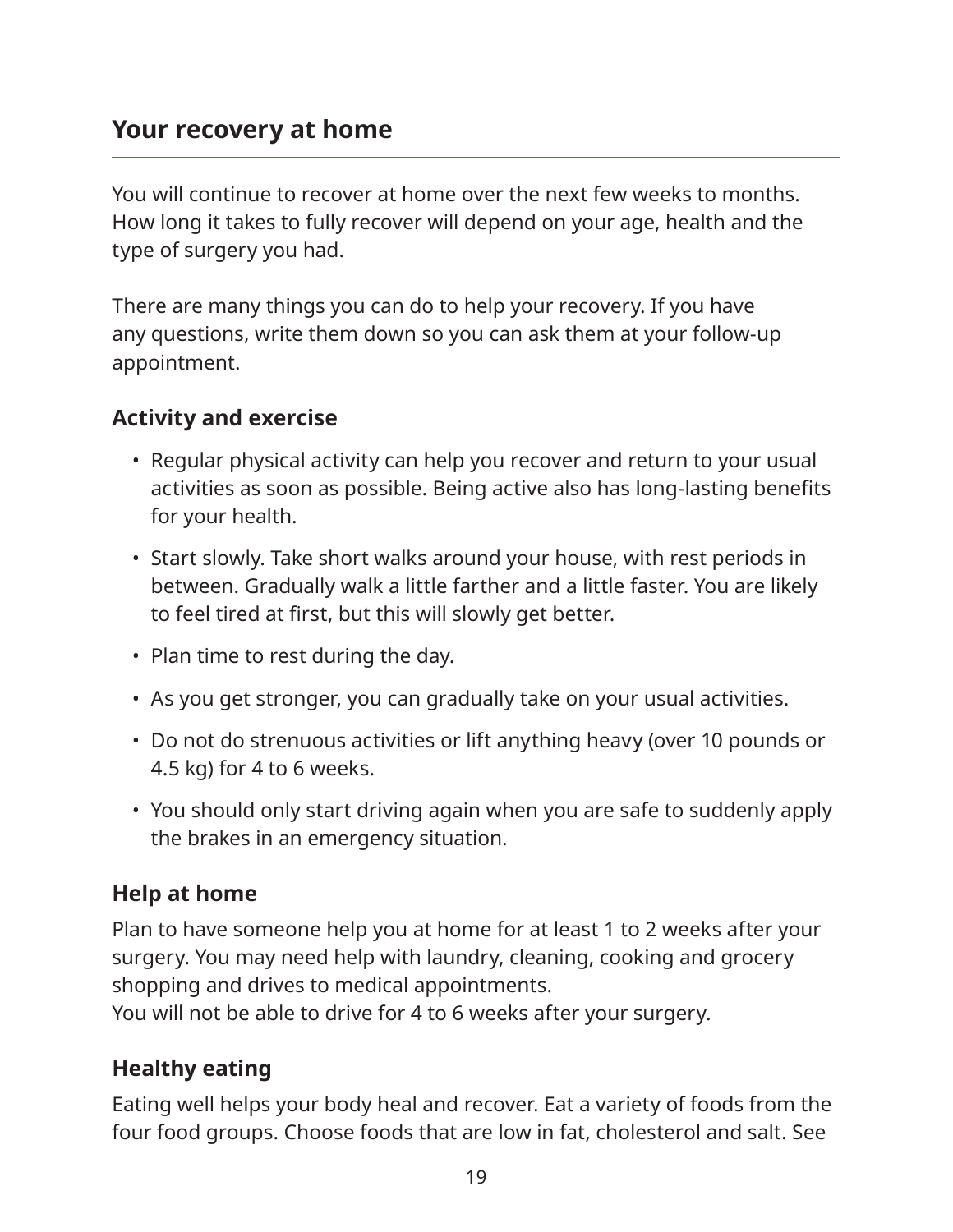**Canada's Food Guide** for more information about healthy eating. Some pain medications can cause constipation. To prevent constipation, drink lots of fluids and eat foods that are high in fibre such as fruits, vegetables, whole grain breads and cereals.

# **Care for your leg**

- Check your incisions each day. You may notice some bruising at first and they may be tender to touch.
- Keep your incisions clean and dry. Do not put cream, ointment, powder or lotions on your incisions.
- Some swelling in your operated leg is normal. This will gradually get better. For good blood flow, keep your feet up when you are sitting and don't cross your legs.

#### **Stay smoke free**

- If you smoke, the most important thing you can do for yourself is to stop smoking.
- Quitting smoking helps protect your graft and prevent further narrowing of your blood vessels.
- If you need help to quit, talk with your doctor. Help is available with medications, and support (online and in person).
- Visit [Smoking Cessation at UHN](https://www.uhn.ca/corporate/AboutUHN/Smoking_Cessation) (https://www.uhn.ca/corporate/ AboutUHN/Smoking\_Cessation) for helpful information and resources.

#### **Follow-up care**

- You will visit the vascular surgeon in 2 to 3 weeks after your surgery. This appointment is usually made before you leave the hospital. **If you do not have an appointment, please call your vascular surgeon's office.**
- This visit is important to check that you are recovering well and there is good blood flow in your legs. Your staples or stitches may be taken out at this time.
- You may have regular checkups and ultrasound scans to make sure the repair or bypass continues to work well.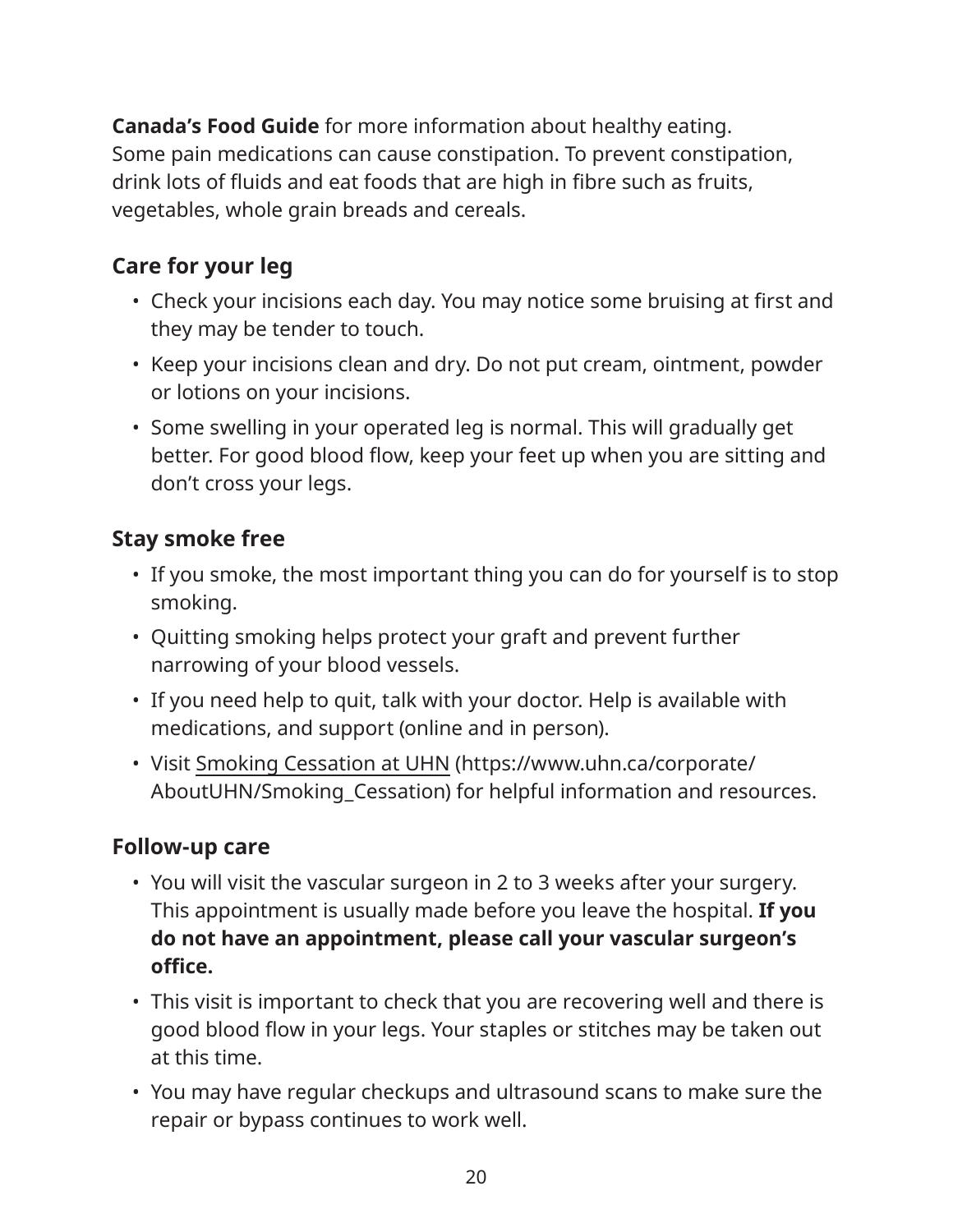# <span id="page-20-0"></span>**When should I get help?**

Call your doctor as soon as possible or go to the nearest emergency department if you have any of the following:

- Chills or fever greater than 38.5 ºC.
- Changes to your wounds (cuts):
	- New bleeding
	- Increasing drainage (fluid) from the wound
	- **Increasing redness, warmth and tenderness (pain)**
	- **Skin at your cut is separating**
- Increasing pain in your legs or feet.
- Sudden back or stomach pain.
- Feet or lower legs that are white or blue, or are cold to touch.

#### **Who to call if you have questions**

If you have questions while you are in hospital, please ask your nurse or nurse practitioner, or the doctors on the vascular team.

If you have questions before or after your surgery or need to book your follow up appointment, please call your surgeon's office:

| Dr. T. Forbes      | 416 340 3274 |
|--------------------|--------------|
| Dr. K. Howe        | 416 340 5193 |
| Dr. T. Lindsay     | 416 340 4620 |
| Dr. G. Oreopoulos  | 416 340 3275 |
| Dr. G. Roche-Nagle | 416 340 5332 |
| Dr. B. Rubin       | 416 340 3645 |
| Dr. M. Witheford   | 416 340 3868 |

Cindy Dickson, Vascular Clinic Nurse: 416 340 3857